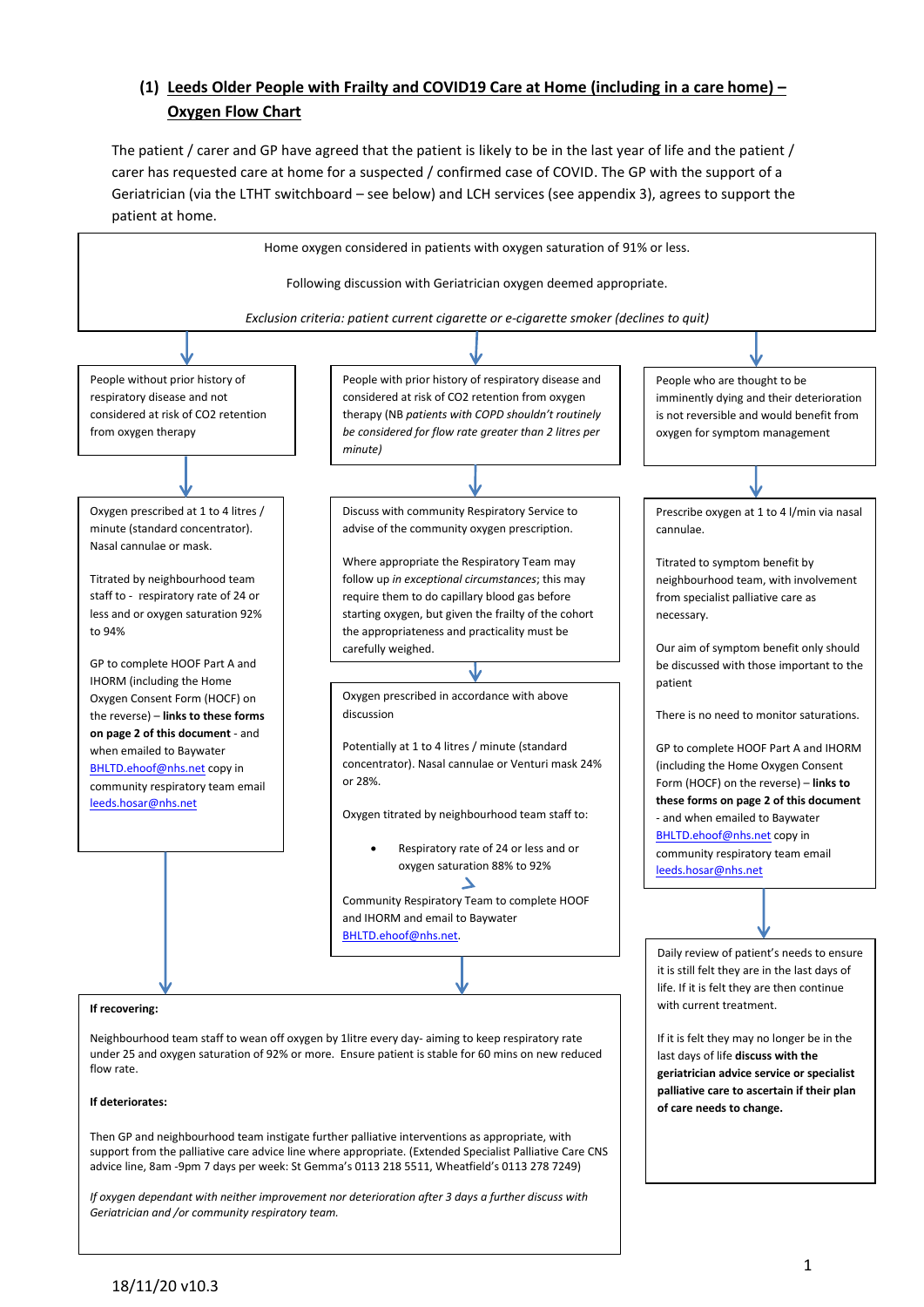#### **Geriatrician advice line**

The Geriatrician advice line can be accessed from 9am to 5pm Monday-Friday by calling Leeds Teaching Hospitals Trust switchboard on 0113 2433144 and asking to be put through to the Community Frailty Response Consultant*.* Outside of these hours the on-call registrar or consultant geriatrician can advise.

## **How to contact the Respiratory Service for advice**

If any advice is needed with regard to the prescription or on-going management of oxygen therapy please contact the community respiratory team on the numbers below or out of hours the respiratory registrar can be contacted via switchboard at SJUH (0113 2433144).

Respiratory service core service operating hours: 08.30-16.30 Mon-Sundays Contact – Respiratory co-ordinator on 0113 8434200 (Monday-Friday) Respiratory Specialist Nurse/Physiotherapist on duty via 07534282336 (Saturdays and Sundays)

Virtual Respiratory Ward operating hours: 08.00-18.30 For telephone advice 16.30-18.30 Mon-Sun - please contact the Respiratory Virtual Ward on 07739 970431

The Respiratory Service can be contacted for advice around equipment and completing HOOFs and iHORMs as necessary. Further guidance can be found on Leeds Health Pathways via this link [http://nww.lhp.leedsth.nhs.uk/referral\\_info/detail.aspx?ID=295](http://nww.lhp.leedsth.nhs.uk/referral_info/detail.aspx?ID=295)

The Community Respiratory Service will complete HOOF forms for any patients with pre-existing respiratory disease that may be at risk of Type 2 respiratory failure.

## **Keeping the Respiratory Service informed**

The Respiratory Service needs to be aware of any patient on oxygen at home. This may be patients who have been discharged from hospital, or commenced on oxygen in order to avoid admission to hospital. It will also include patients who have been given oxygen as a palliative measure. Email us on [leeds.hosar@nhs.net](mailto:leeds.hosar@nhs.net) to inform of all such patients.

#### **Admission avoidance**

The main reason patients will be prescribed oxygen for admission avoidance will be for symptom control in palliative care. The GP is able to prescribe this by completing a HOOF Part A form (registration is required). <https://www.baywater.co.uk/wp-content/uploads/2019/04/Updated-Part-A-HOOF-Final-March-17-V.1.pdf> (and there is guidance of completion of the HOOF Part A at this lin[k https://www.baywater.co.uk/wp](https://www.baywater.co.uk/wp-content/uploads/2019/10/HOOF-part-A-guide-JAN19.pdf)[content/uploads/2019/10/HOOF-part-A-guide-JAN19.pdf\)](https://www.baywater.co.uk/wp-content/uploads/2019/10/HOOF-part-A-guide-JAN19.pdf).

GPs should also complete an Initial Home Oxygen Risk Mitigation form (IHORM)

[https://www.baywater.co.uk/wp-content/uploads/2017/08/Final-IHORM\\_-IG-approved-298-v1.3.pdf.](https://www.baywater.co.uk/wp-content/uploads/2017/08/Final-IHORM_-IG-approved-298-v1.3.pdf) **It is important that both the IHORM AND the Home Oxygen Consent Form (HOCF) on the reverse of the IHORM is completed and sent with the HOOF Part A, otherwise Baywater will reject the referral.** Completed forms should be emailed to Baywate[r BHLTD.ehoof@nhs.net](mailto:BHLTD.ehoof@nhs.net)

Upon installation the patient/carer will be provided with a demonstration on the equipment

#### **Discharge from hospital**

It is anticipated that if a patient requires high levels of oxygen then they will remain in hospital until they are weaned down to 1-2 litres.

#### **Ongoing management and monitoring**

Visits may not be necessary from the Respiratory team for every patient, for example if they are palliative and all of their needs are being managed by the Neighbourhood Team. It is not necessary always necessary to be checking oxygen saturations in palliative patients - we usually go on the respiratory rate settling <25 with o2 and other pharmacological and non-pharmacological management of breathlessness